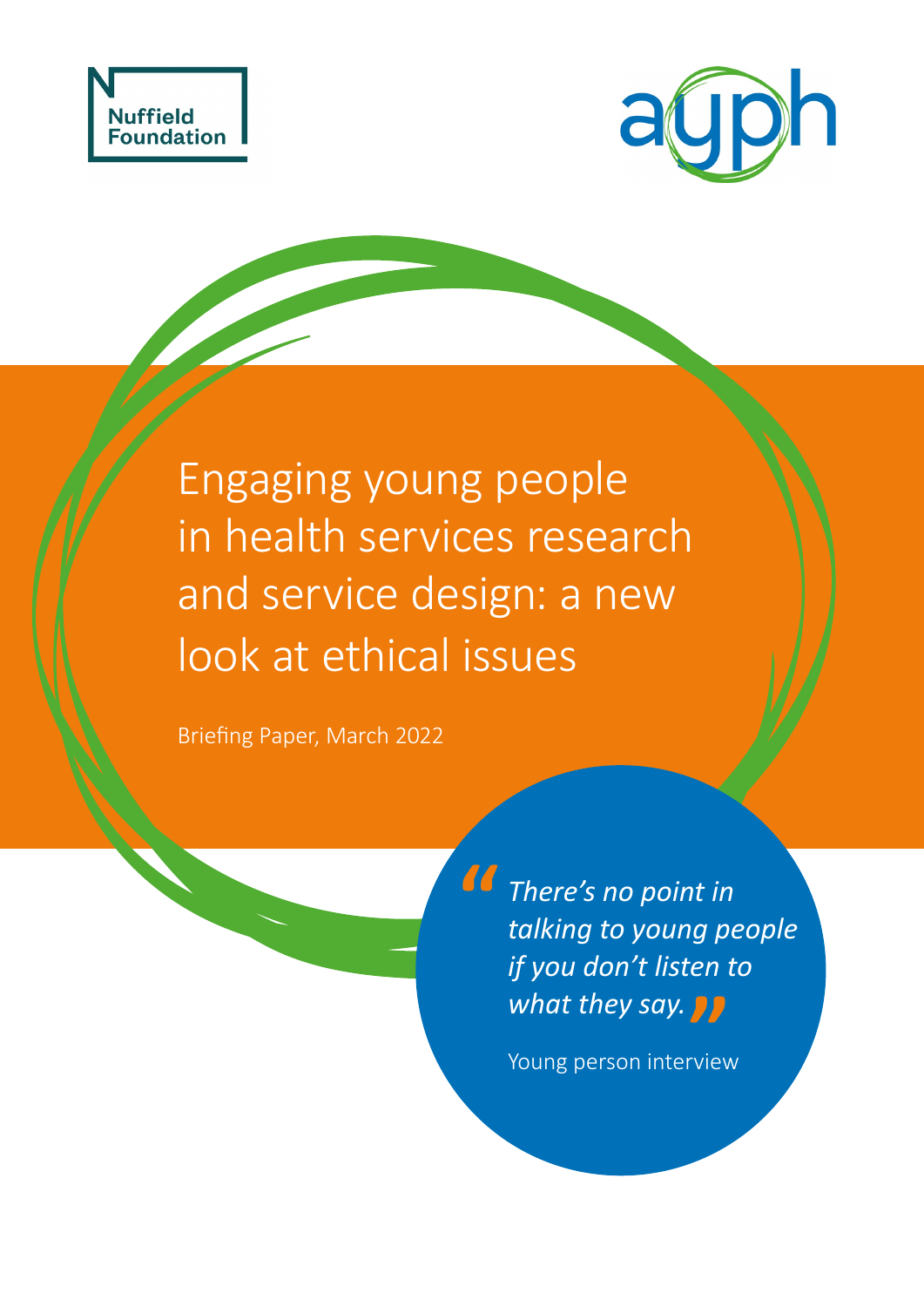| The many ways of engaging young people     |   |
|--------------------------------------------|---|
| in research and service design             |   |
| How we did the study                       |   |
| Key messages $-$ issues and contradictions |   |
| What young people say                      | 6 |
| Conclusions and next steps                 |   |



Young people's role in both research and service design has modernised in recent years. Expectations around involving users have substantially evolved. Engagement, patient and public involvement, co-production, and co-design – these are all critical to enriching our research and improving service delivery.

However, depending on how young people come to be involved, the ethical scrutiny of their participation in our projects can vary hugely. Generally the systems for approval are separate and different. University research ethics can be very formal and structured – indeed prohibitively so. Patient and public involvement can have its own, separate set of principles. Some other, more informal kinds of engagement might have

![](_page_1_Picture_6.jpeg)

no scrutiny at all. Just one complex project may include a number of kinds of engagement, all treated differently. Yet to the young people taking part the distinctions we make between these activities can be meaningless in terms of their experience.

The second part was desk based, undertaken by AYPH. Bearing in mind what the young people had told us, we reviewed the full range of ways in which we involve young people in health service research and development. We identified key constructs and outlined emerging issues and contradictions in terms of their ethical engagement, and we identified some knowledge gaps. We also assessed the suitability of existing ethics frameworks for youth participation, in the light of these gaps. We wrote this up as a scoping review<sup>1</sup>, and held a workshop with stakeholders to discuss the findings and the implications.

To what extent are our existing systems for ethical scrutiny fit for purpose in the new, active world of increasing engagement? Are there general principles that cut across all kinds of youth engagement, or do different activities need different frameworks? There has been very little work to look at this through the eyes of those young people. What do they think 'ethical engagement' means? Our project set out to clarify some of these issues.

# **MMON 30**

### Briefing Paper: Engaging young people in health services research and service design: a new look at ethical issues

Wordcloud generated from young people's quotations in [Common Room \(2021\)](https://irp-cdn.multiscreensite.com/29f8e96e/files/uploaded/Ethics%20in%20YP%20participation%20and%20research%20CommonRoom.pdf)

![](_page_1_Picture_15.jpeg)

## How we did the study

The study had two parts. The first part was undertaken in partnership with Common Room North, a consultancy that involves children, young people and families as partners in research, policy and service improvement. They undertook 20 interviews with young people exploring their thoughts on ethical considerations when involving people like themselves and their peers in participation, research and co-production. There was rich diversity of interviewees in relation to their individual experience of involvement in research or participation projects, as well as their age, location, ethnicity, sexual identity, faith and disability. **[A report of the key findings](https://irp-cdn.multiscreensite.com/29f8e96e/files/uploaded/Ethics%20in%20YP%20participation%20and%20research%20CommonRoom.pdf)** was published by Common Room in 2021.

This briefing brings together the main messages from both parts of the study.

1 Hagell A and Beniche S (2021) Engaging young people in health services research and service design: Key constructs and ethical challenges: Scoping the evidence

![](_page_1_Picture_12.jpeg)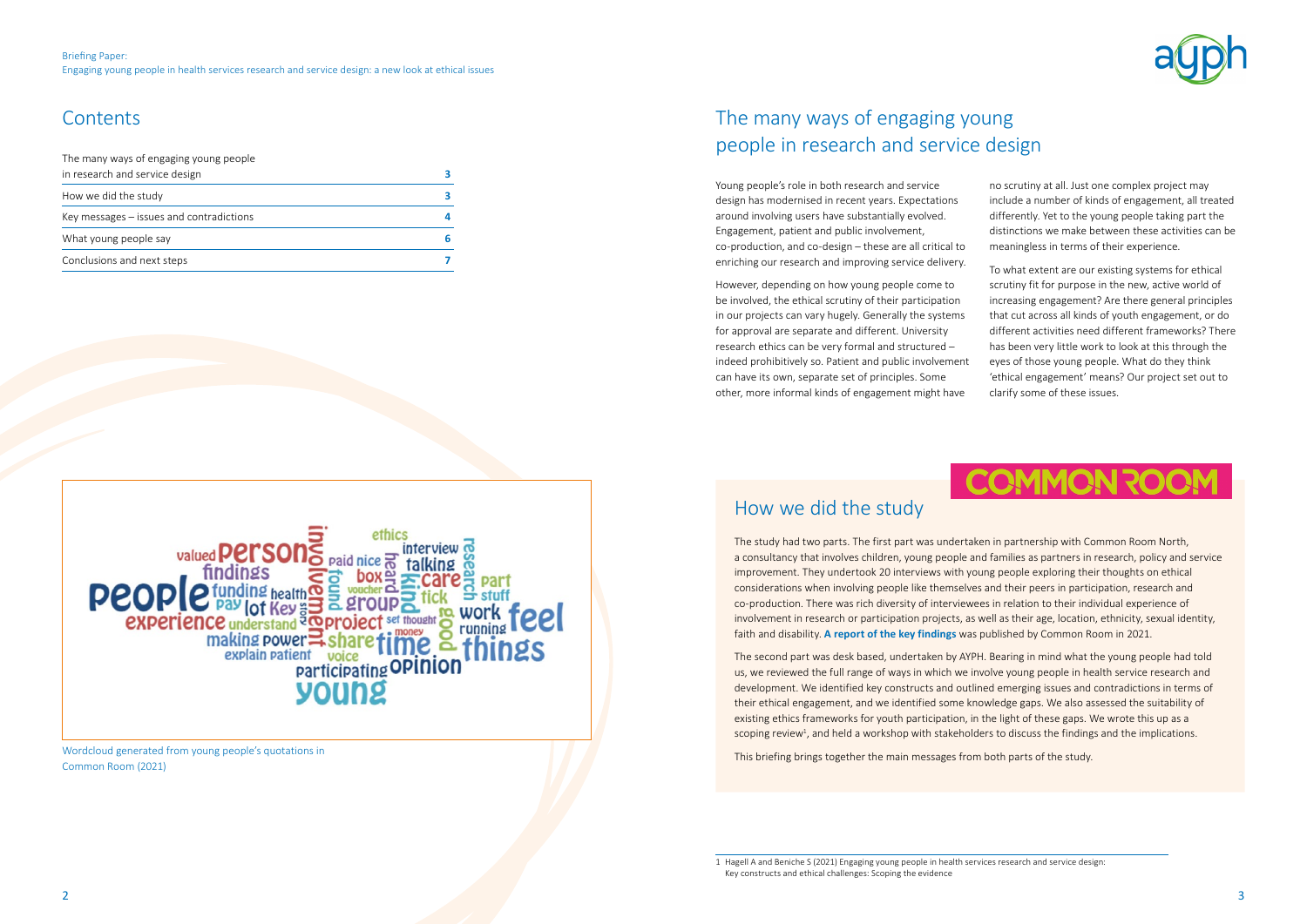# <span id="page-2-0"></span>Key messages – issues and contradictions

### Wide range of ways of involving young people

There is a wide range of different ways of involving young people in health services research and development. The National Institute for Health (NIHR) has set these out in a 'research cycle' including identifying and prioritising topics, commissioning and funding projects, designing and managing the work, disseminating and implementing the findings. People may be actively involved in the research process itself, or they may be participants or subjects of the research. Some of these activities are traditional research activities, but others are classified as "patient and public involvement".<sup>2</sup> The public may also get involved in advising about new services, without any research element. Understanding exactly what it is we are asking young people to do is critical to understanding the ethical considerations.

Some of the themes from existing research that our scoping review identified included:

> **• There is a divided literature,** with one body of work looking just at research ethics, and a different literature on principles behind engaging people in service development. But are there any ethical 'universals' for involving young people? What might stand in the way of this?

- **The importance of ensuring informed consent and protecting confidentiality** and the challenge of balancing protection and participation
- **●** An acknowledgement that official procedures **may be necessary but lacking** in terms of real world issues and successful communication with young people. They may also be prohibitively demanding in terms of time and resources
- **There is not enough focus on young people's competence, agency and rights,** with more attention paid to risk management
- **There has been a lack of attention given to the ethics and demands of non-research forms of engagement,** co-production and co-design, with a lack of consistency about whether ethical approval is needed or not

- Do we over-scrutiise some things and under**scrutinise others?** The issue of proportionality in ethical scrutiny across the engagement spectrum has not been addressed systematically to date. It may be unethical to allow some activities to go ahead without any scrutiny, but over zealous, rigid procedures not designed with young people in mind might discourage researchers from involving young people, which is also potentially unethical.
- **How can we ensure engagement is meaningful?** To the young people we spoke to, this was a critical ethical issue, yet it does not feature in existing ethics frameworks for research, for example.
- **How can ethical scrutiny respond to the more fluid, dynamic kinds of engagement** that are becoming more common? Where does the process start and end? How can we move beyond 'tick box' exercises that result in a limited 'ethics done' kind of approach?

![](_page_2_Picture_20.jpeg)

### Knowledge gaps and unanswered questions

As a result of our scoping exercise, consultation with young people and discussions with stakeholders we identified a range of issues and contradictions affecting how we think about the ethical frameworks around young people's engagement in health research and service development. These included:

![](_page_2_Figure_9.jpeg)

<sup>2</sup> NIHR (2021) [Briefing notes for researchers – public involvement in NHS, health and social care research](https://www.nihr.ac.uk/documents/briefing-notes-for-researchers-public-involvement-in-nhs-health-and-social-care-research/27371)

● **How can ethics help to ensure broader representation of young people in research and service development?** This includes ensuring diversity among young people who participate, but the young people we spoke to also stressed that they felt is was unethical to be asked to represent whole sections of their community.

- **How should ethics reflect the involvement of young people in the transition to adulthood?** To what extent are there ethics specific to children and how do these relate to young adults, for example, 19 and 20 year olds?
- **What do young people think?** In the scoping review we undertook for this project we included a small number of papers that have included young people's perspectives on ethics of engagement, but these are in the minority. In the next section we summarise the main messages from the interviews undertaken by Common Room for this project.

**" has been wasted.**<br>Young person interview *... you get loads of…oh you're doing great…after a while if you've heard that so much… it's like: but what's actually happening? We want to see results, or you just feel like your time* 

Young person interview

**" need to be heard most.**<br> **Propriet interview**<br> **Young person interview** *You need to fight to be able to hear the voices of people who struggle to be heard. They're the ones who* 

Young person interview

**" Only person on the group.**<br> **The young person interview** *I get asked quite a lot to be involved in different groups and one of the things I'm trying to work on is removing this….not laziness, but the immediacy of going to the one person who's on every single group. Because I think I'm starting to fill that role in my area…it's not good for the patient involvement if I'm the* 

Young person interview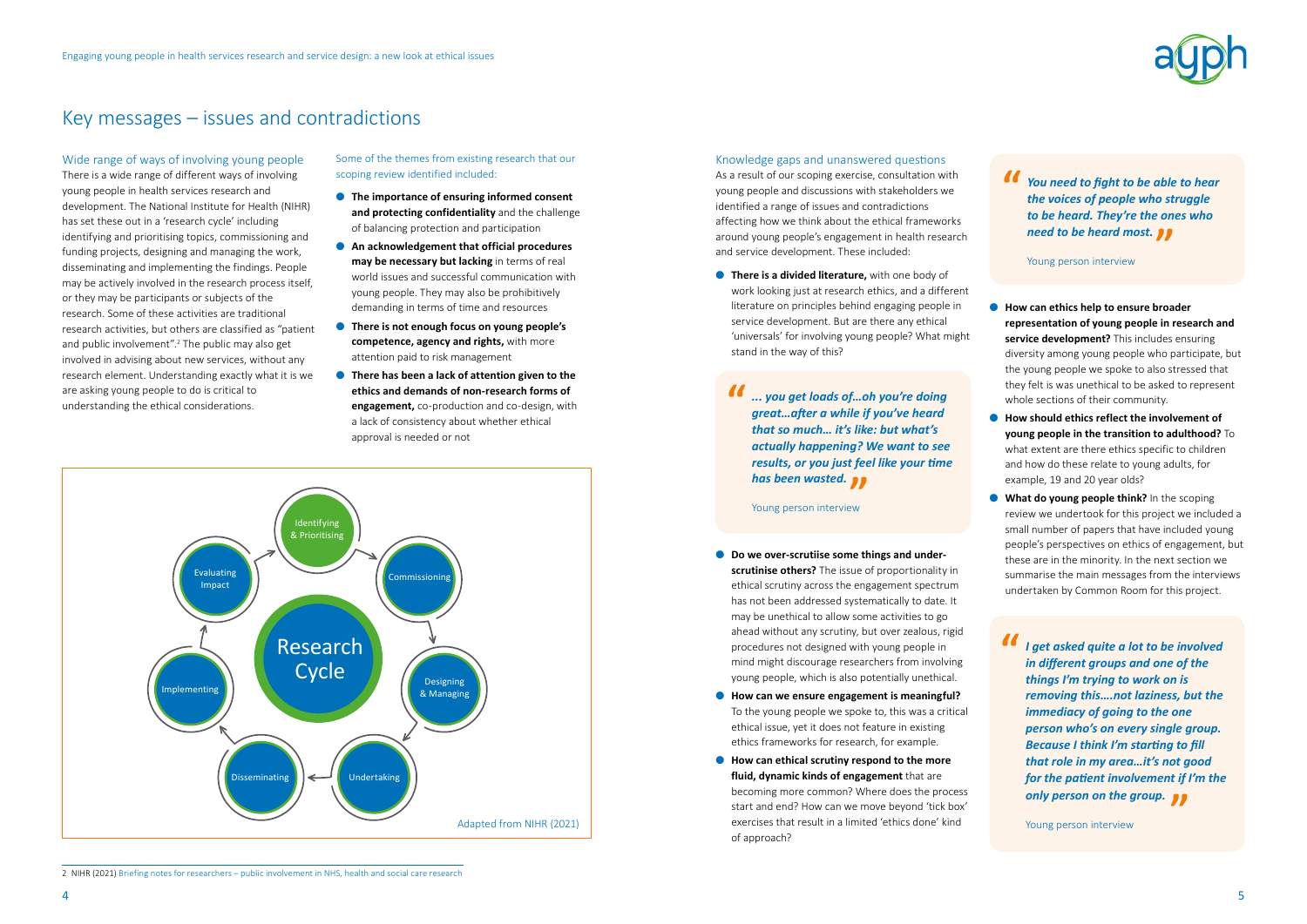![](_page_3_Picture_28.jpeg)

![](_page_3_Picture_30.jpeg)

The young people we spoke to reflected a rather different view of the ethics of youth engagement from the majority of the papers we reviewed.

Their starting point was what was 'fair', and the extent to which they were properly heard, rather than how to manage risk. They worked together to produce 10 'top tips' for involving young people:

At the moment the way in which we approach ethics in relation to young people's participation varies hugely depending on what kind of activity they are engaged in.

On one hand, the ethical frameworks employed often have their historical roots in academic medical trials where harm might be quite likely. This has led to a framing of ethics as being mainly about risk rather than rights and opportunities. On the other hand, there are some outstanding gaps in how we apply ethical principles to some other kinds of participation over and above traditional research. Where guidelines do exist – for co-designing services with young people, for example – there is little meeting point between these and traditional research ethics. But to young people this may all be literally rather academic. They are simply helping us with our work.

In addition, it is critical to move beyond viewing ethics approval as something that researchers have to 'get through' before projects can start. We need ethics that can be extended and developed to handle more iterative and dynamic ways of involving young people in research and service development.

The next steps in this work includes working with partners to establish whether there are 'universal ethics' that apply across the whole spectrum of youth engagement, and what those might be. We also need to establish whether there are issues specific to health related research and service delivery, or whether the issues are universal across all kinds of engagement. It is also critical that young people's voices become part of the process of working out what is 'fair' in terms of our reliance on them to inform our work.

**With many thanks** to the young people who took part in the interviews, to our partners at [Common Room](http://commonroom.uk.com/), particularly Liz Neill, to Safya Benniche who helped with the scoping review, to the stakeholder who took part in a webinar to discuss the issues.

The project has been funded by the [Nuffield Foundation](https://www.nuffieldfoundation.org/), but the views expressed are those of the authors and not necessarily the Foundation. Visit [www.nuffieldfoundation.org](https://www.nuffieldfoundation.org/).

# <span id="page-3-0"></span>What young people say: How to get it right Conclusions and next steps

1. Don't just rely on the same usual suspects. Go the extra mile and take the time to ensure there is diversity among your participants

- 2. Consider the impact of involvement on the young people. Think what you can do to support them throughout
- 3. Involve enough young people and the most appropriate young people to truly represent your project
- 4. Acknowledge and respect young people's involvement. To work alongside them as partners will require thought, planning and investment
- 5. Share the outcomes with young people. Be clear and transparent about the impact of their work
- 6. Show young people that you value their time and expertise. Make sure expenses and incentives are given and their contributions are always acknowledged
- 7. Have a clear authentic purpose for involving young people. Avoid tokenism by making sure projects are meaningful and involve young people from day one
- 8. Promote involvement opportunities in a way that reaches the right young people. Use their platforms, language and networks
- 9. Understand the young people you want to work with. Consider their experiences, needs and personal barriers they may face
- 10. Give young people choice. Where possible adapt to make the experience more comfortable for them.

**" Really try to engage.**<br>Young person interview *Be transparent, honest.* 

Young person interview

**" from that... OF**<br>Young person inte *They just expect us to be happy to share our story and they don't understand the psychological trauma* 

Young person interview

**"**

**"** *things… …you don't really want to say no because they're doing things to benefit you, and I feel like a lot of people understand they've helped you out, and you're not going to say no due to you being grateful for* 

Young person interview